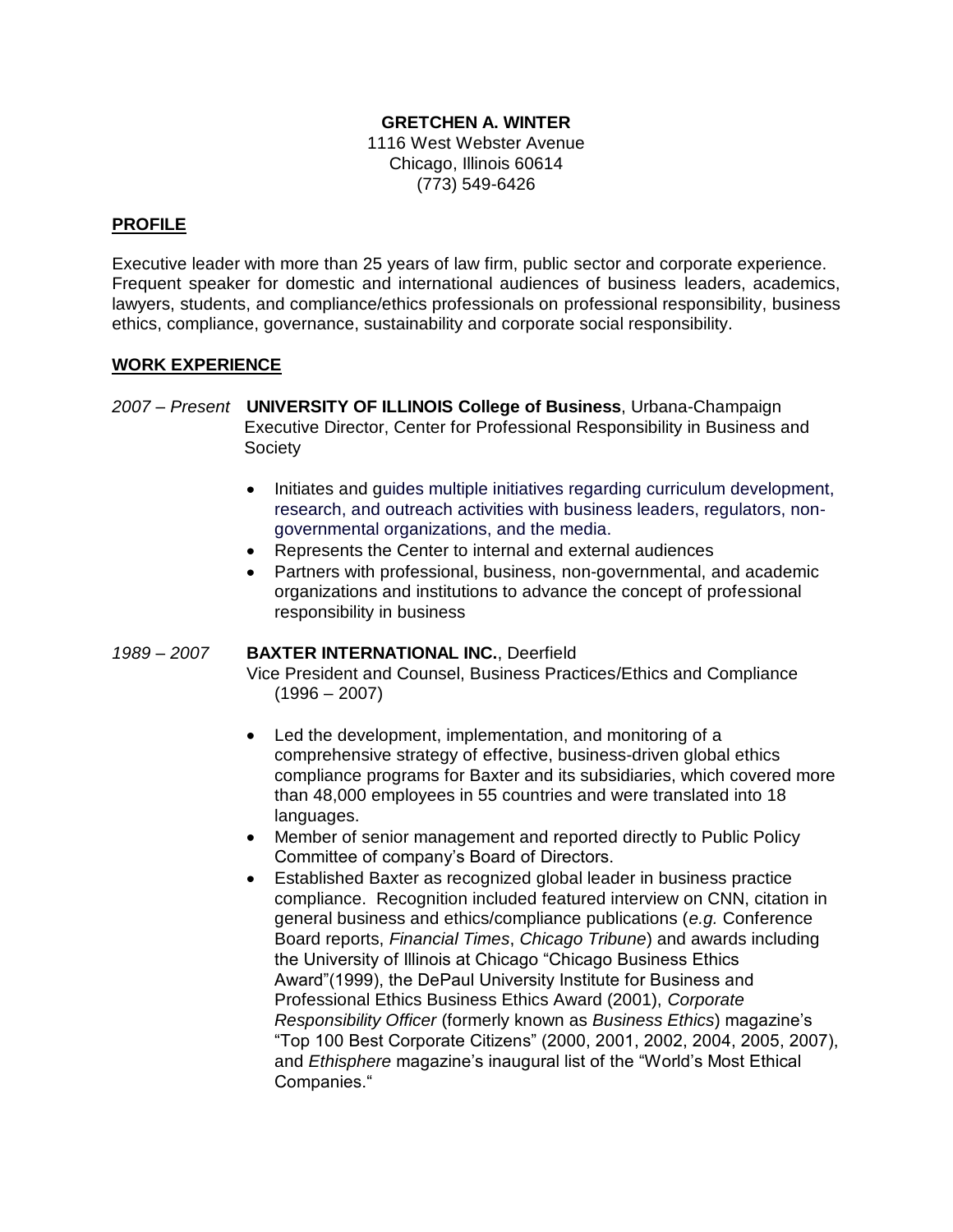- BAXPAC (Baxter Political Action Committee) Board of Trustees (2000 2003)
- Baxter Quality Award Senior Examiner (2000) and Examiner (1994 1996, 1998)
- Member, Baxter Award for Operational Excellence and Baxter Quality Award Review Team (1999 - 2003)
- Mentor, Baxter Mentoring Program (2000 2001)  $\bullet$
- Business Women INC (formerly Baxter Women INC) Chair and founding  $\bullet$ member of Steering Committee (1996 - 2004)

Executive Exchange Program with Evanston Hospital Corporation (now Evanston Northwestern Healthcare) (1995 - 1996)

 $\bullet$ Worked on-site with customer's executive senior leadership team to reengineer its human resources processes

Business Process Innovation Team (1994 - 1995)

 $\bullet$ Member of company-wide reengineering team responsible for redesigning the basic business processes of the 30,000 person, multi-divisional U.S. Healthcare business

Director, Training & Development/Planning & Staffing, U.S. Distribution Business (February 1994 - July 1994)

Evaluated training and development needs of 8,000 person business,  $\bullet$ and designed and delivered programs to same, including 360º feedback

Director, Field Human Resources, Hospital Sales and Distribution Division (1992 - 1994)

Advised division and field management on human resources issues, legal issues and policy; supervised nine human resources managers

Director, Employee Relations/Labor Counsel (1990 - 1992) Manager, Employee Relations/Labor Counsel (1989 - 1990)

- $\bullet$ Represented, consulted with and advised four corporate divisions, which employed 35,000 employees in the U.S., Puerto Rico, Mexico and Malaysia, on wide variety of labor and employment matters, including administrative and court litigation, affirmative action, EEO, harassment and wage and hour issues; coordinated educational conferences to address issues
- Managed and supervised internal Career Continuation Center, support  $\bullet$ staff, and interns year-round.

*1983 – 1989* **SEYFARTH, SHAW, FAIRWEATHER & GERALDSON**, Chicago Associate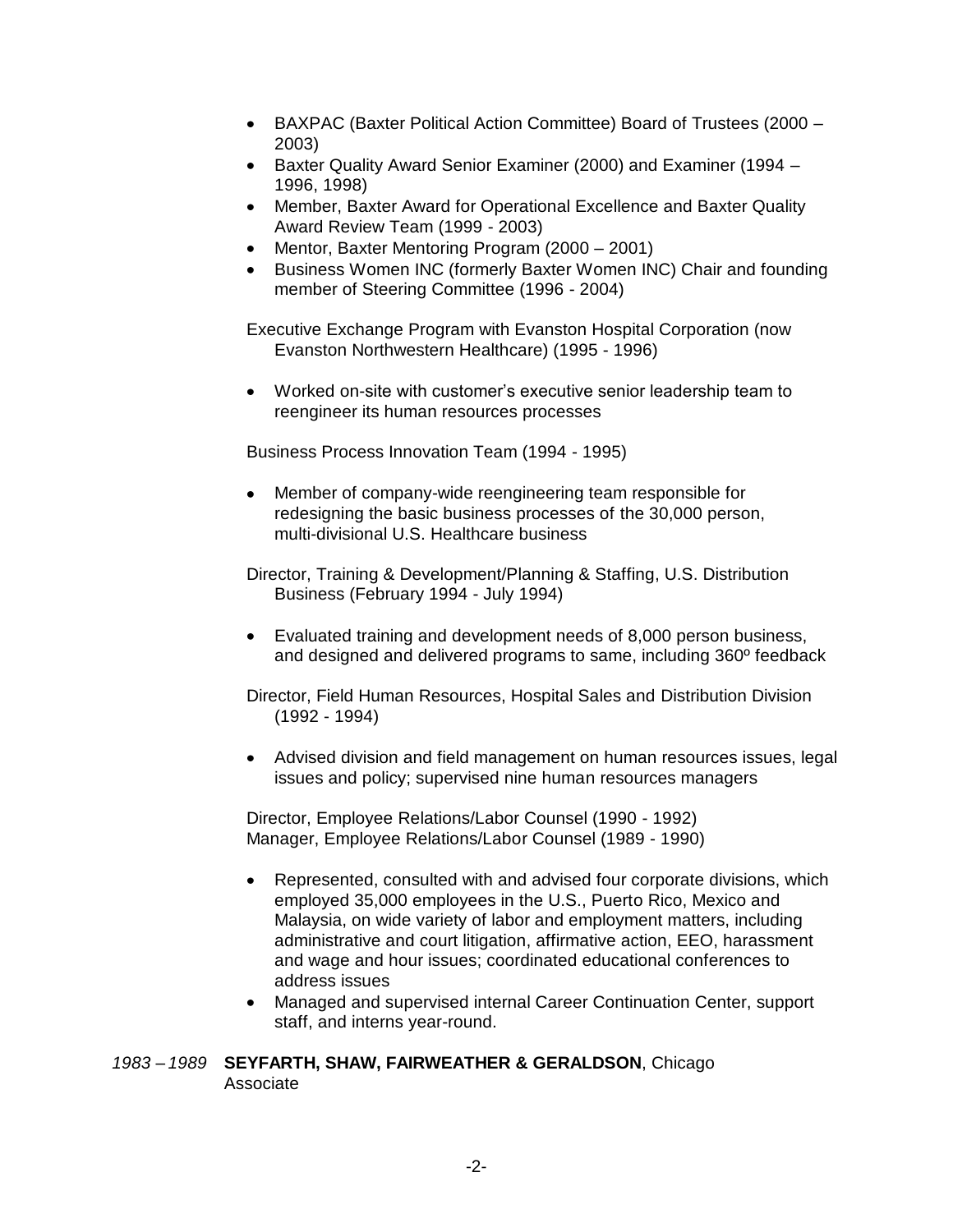- Represented public employers, including school districts, community  $\bullet$ colleges, universities, sanitary districts, counties, local governments and private employers, including local and national manufacturers and health clubs, in a wide variety of labor and employment matters before state and federal courts, state labor relations boards, the National Labor Relations Board and various state human rights commissions
- Litigated grievance arbitration cases, including for the City of Chicago as part of its "Lend A Lawyer" program
- Edited monthly newsletter for Illinois Public Employer Labor Relations Association (IPELRA)
- *Summer 1981* **OFFICE OF THE GOVERNOR - STATE OF ILLINOIS**, Springfield Program Staff Associate
	- Analyzed over 200 pieces of legislation affecting elementary, secondary and higher education, as well as local governments, and prepared recommendations for Governor as to disposition of same
- *1979 – 1980* **ILLINOIS HOUSE OF REPRESENTATIVES**, Springfield Legislative Analyst - House Republican Staff/Legislative Staff Internship Program
	- Analyzed substantive and appropriations legislation for elementary, secondary and higher education as well as the Department of Corrections and all judicial agencies
- *Summer 1979* **KIRKLAND & ELLIS**, Chicago Legal Assistant
	- $\bullet$ Implemented firm's first conflict check system, including day-to-day supervision of ten people
- *Summer 1978* **ILLINOIS BOARD OF HIGHER EDUCATION**, Springfield Research Associate/Governor's Summer Fellowship Program
	- $\bullet$ Researched numerous higher education issues and prepared reports summarizing results on topics including vocational education in community colleges
- *1977 – 1978* **UNIVERSITY OF ILLINOIS OFFICE OF PUBLIC INFORMATION**, Chicago Associate Editor (part-time year round)
- *1976 – 1979* **CHICAGO TRIBUNE**, Chicago Newsroom Assistant (part-time year round)

### **EDUCATION AND ACADEMIC HONORS**

*1980-1983* **UNIVERSITY OF CHICAGO LAW SCHOOL, J.D.** Mandel Legal Aid Clinic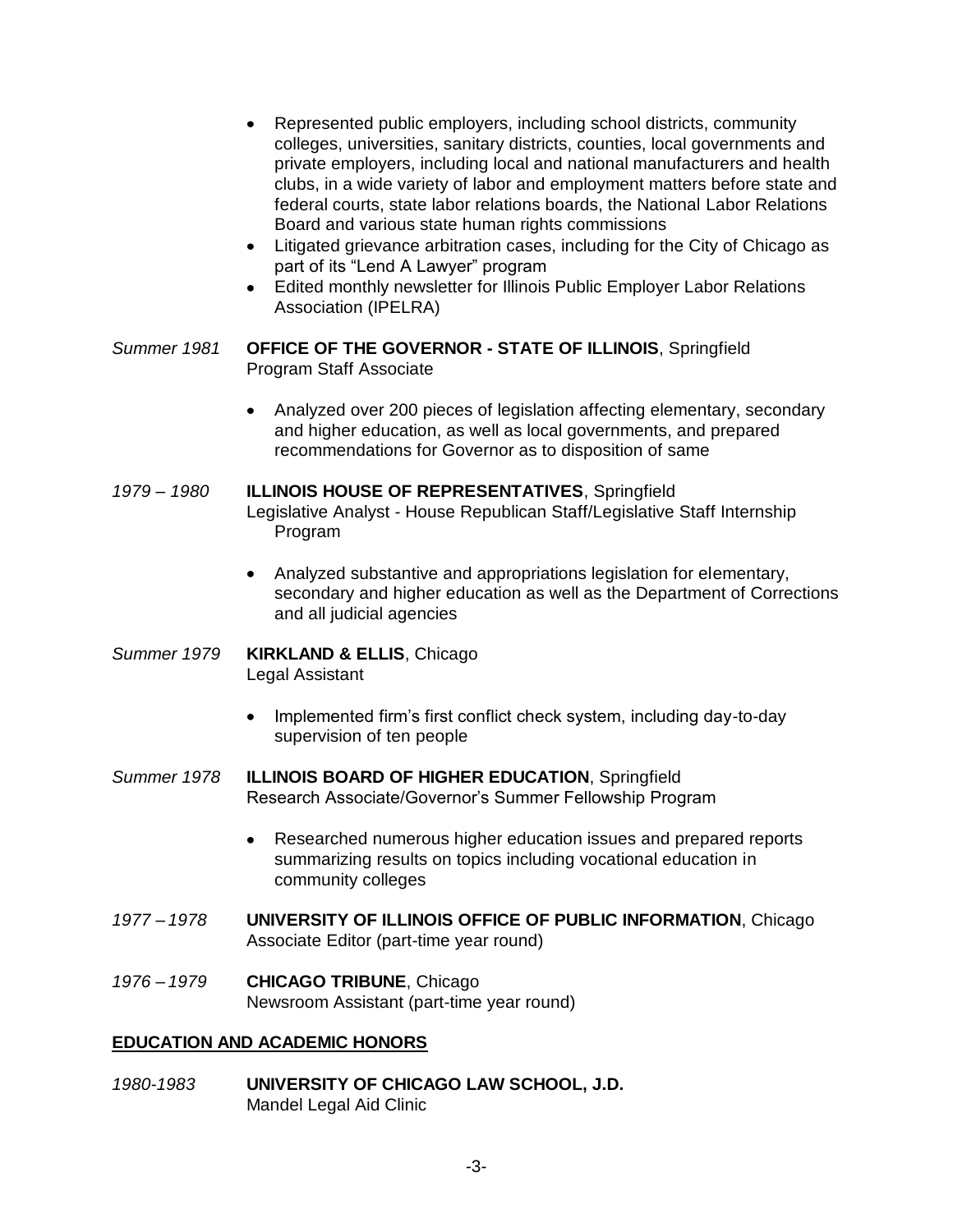Board of Directors/Reporter, The Phoenix (law student newspaper)

## *1975 – 1979* **UNIVERSITY OF ILLINOIS AT CHICAGO**

B.A. in English/Education, minor in Economics (Teaching Certificate for grades 6-12)

Honors and High Distinction in English/James Scholar (University Honors Program)

University of Illinois Board of Trustees, Elected Student Member Phi Kappa Phi (scholastic honorary society)

Alpha Lambda Delta (scholastic honorary society)

Organization of Student Senators, President

UICC Student-Faculty Senate, Committee chair and member of Governing Council and various committees

Activities Honorary Society Secretary

Chicago ILLINI, Editor-in-Chief

WUIC Radio and Television Host, Producer, Engineer

Outstanding Young Women of America Award (1980)

Lincoln Academy of Illinois Educational Achievement Award (1979)

Alpha Lambda Delta Fellowship (Scholarship Award) (1979)

Who's Who Among Students in American Colleges and Universities (1979) National Finalist, American Legion Oratorical Contest (Scholarship Awards) (1975)

# **PROFESSIONAL ACTIVITIES**

### *2008 – Present* **CHICAGO REGIONAL BUSINESS ETHICS NETWORK**

Co-founder

### *1996 – Present* **ETHICS AND COMPLIANCE OFFICER ASSOCIATION**

- Conference Speaker, Course Instructor, and Emeritus Member  $\bullet$ 
	- $\bullet$ Chair, Board of Directors (2004 – 2006)
	- Vice Chair, Board of Directors (2002 2004)
	- Member, Board of Directors (2000 2006)
	- $\bullet$ Member, Global Strategy Committee (2006 – Present)
	- $\bullet$ Member, Board Strategic Planning Committee (2000 – 2002)
	- Reviewer, "The Ethics and Compliance Handbook: A Practical Guide  $\bullet$ From Leading Organizations" (ECOA Foundation, 2008)

### *1997 – 2007* **CONFERENCE BOARD COUNCIL ON GLOBAL BUSINESS CONDUCT**

- Chair (1999 2001)  $\bullet$
- Vice Chair (1997 1999)
- *2000 – 2007* **ETHICS RESOURCE CENTER NATIONAL BUSINESS ETHICS SURVEY ADVISORY BOARD**
	- Member for 2000, 2003, 2005, and 2007 surveys
- *1998 – 2002* **EVANSTON NORTHWESTERN HEALTHCARE INSTITUTIONAL REVIEW BOARD**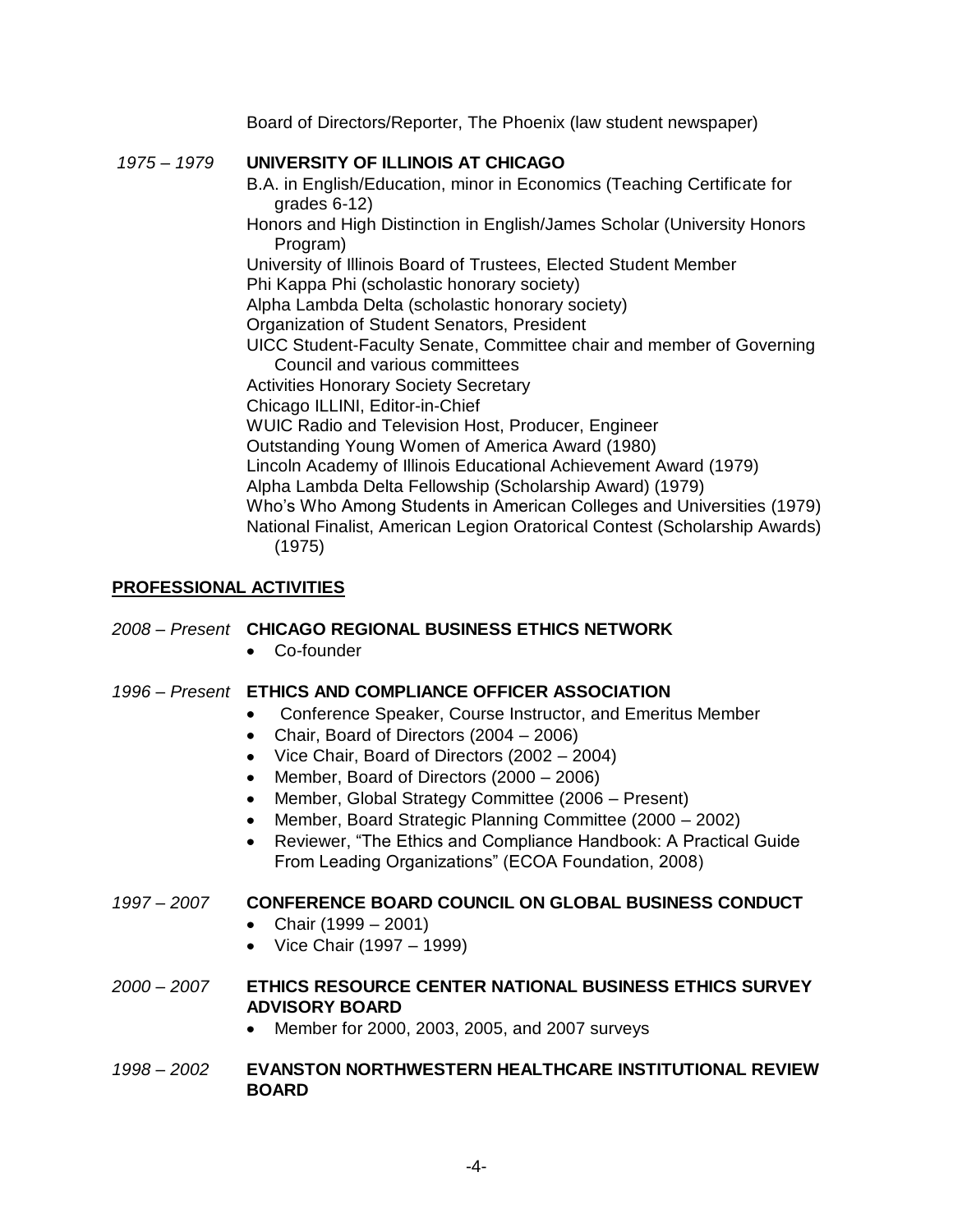• Member

# *1996 – 2000* **DEPAUL INSTITUTE OF BUSINESS AND PROFESSIONAL ETHICS**

- $\bullet$ Member, Executive Committee of Board of Directors (1997 – 2000)
- Chair, Awards Committee (1999 2000)
- Member, Program Committee (1999 2000)

## *1996 – 2007* **CHICAGO ETHICS EXCHANGE**

**Member** 

# *1983 – Present* **AMERICAN BAR ASSOCIATION**

- Co-Chair, Ethics in Litigation Sub-Committee of Employee Rights and Responsibilities Committee, Section on Labor and Employment Law  $(1997 - 2000)$
- Member, Section on Labor and Employment Law (1990 Present)
- $\bullet$ Member, Section on International Law (2002 – Present)

## *1983 – 1996* **CHICAGO BAR ASSOCIATION**

- Co-Chair, School Law Committee (1986 1988)  $\bullet$
- *1986 – 1989* **ILLINOIS COUNCIL OF SCHOOL ATTORNEYS**
	- Member

## **CIVIC ACTIVITIES**

- *2001 – Present* **UNIVERSITY OF ILLINOIS AT CHICAGO, COLLEGE OF LIBERAL ARTS AND SCIENCES**
	- Board of Visitors
- *2001 – 2004* **HISPANIC LAWYERS ASSOCIATION OF ILLINOIS**
	- Advisory Board member

### *1999 – 2006* **LUTHERAN CHILD AND FAMILY SERVICES OF ILLINOIS**

- Board member  $(1999 2002)$
- Chair, Nominating Committee (2000 2002)
- Public Policy Advisory Committee (2001 2006)

# *1998 – 2005* **ILLINOIS STUDENT ASSISTANCE COMMISSION**

• Commissioner (appointed by Governor Edgar)

### *1996 – Present* **UNIVERSITY OF CHICAGO LAW SCHOOL**

- President, National Alumni Association (1998 2000)
- Mentor (1997 1999)
- Member, Visiting Committee (1996 1998)
- Class correspondent (1984 present)

### *1996 – 1998* **WESTERN ILLINOIS UNIVERSITY**

Chair and member, Board of Trustees (appointed by Governor Edgar)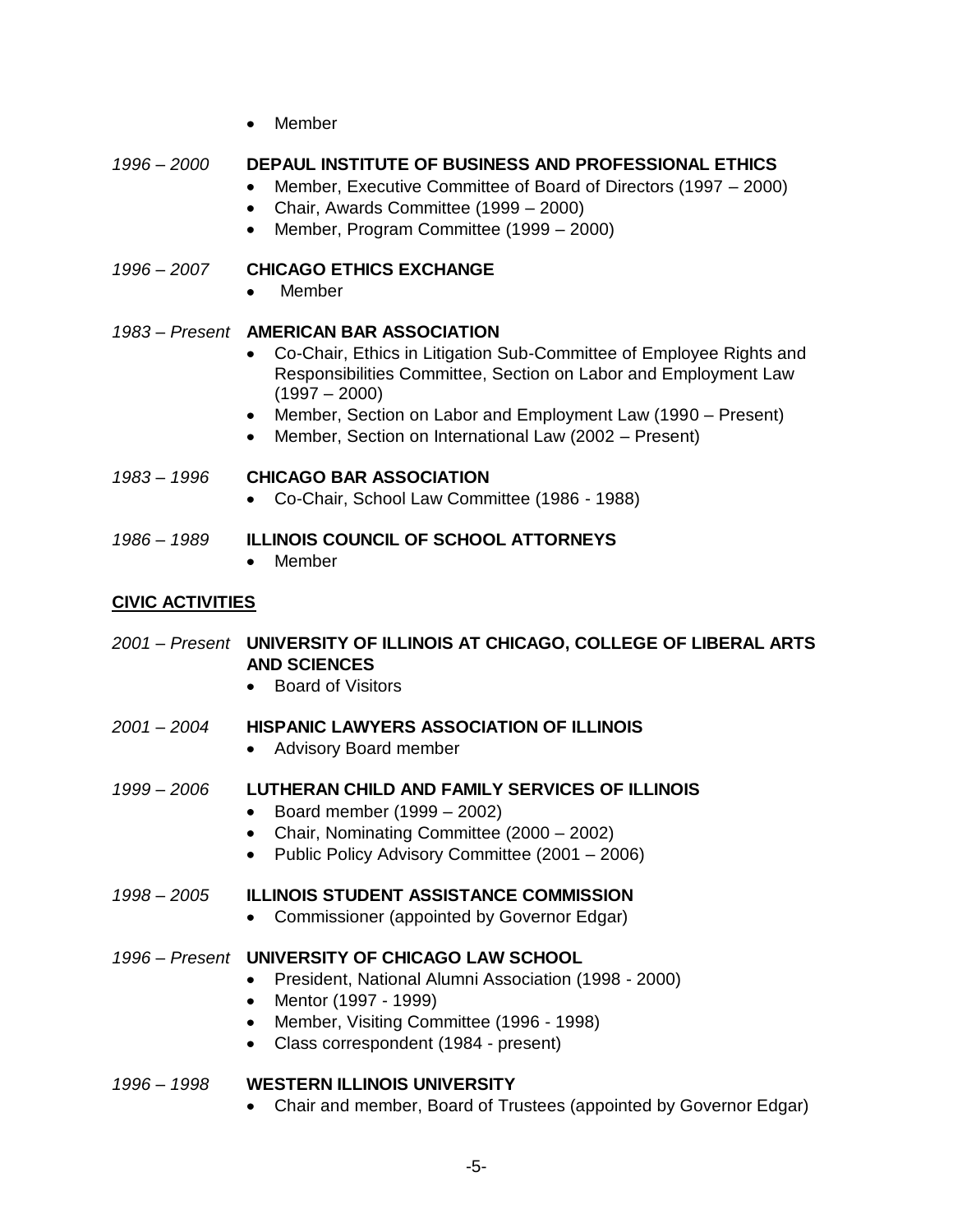*1995* **BOARD OF REGENTS OF ILLINOIS STATE COLLEGES AND UNIVERSITIES**

- Member, Board of Regents (appointed by Governor Edgar)
- Chair, Transition Management Committee
- Vice Chair, Personnel Committee
- Regents' Representative to the State Universities Retirement System Board

### *1993 – 1995* **CITIZENS INFORMATION SERVICE**

Member, Board of Directors  $\bullet$ 

### *1991 – 1999* **PEGASUS PLAYERS**

- Member, Board of Directors, Young Playwrights' Festival Committee,  $\bullet$ Personnel Committee
- Chair, "First Annual Sondheim Sing Along" Fundraiser

### *1989 – Present* **LEADERSHIP GREATER CHICAGO (LGC)**

- $\bullet$ President, Board of Directors (2000 – 2002); Vice President (1998 – 2000)
- Member, Board of Directors (1993 2002)
- Chair, Program Committee (1998 2000)
- Member, Strategic Planning Committee (1998 1999)
- Co-Chair, Recruitment Committee (1996 1998)
- Member and Co-Chair, Selection Committee (1990 1996)  $\bullet$
- $\bullet$ Elected Chair of Jungman School - Pilsen YMCA Project, an ongoing LGC Class Project designed to provide after-school tutoring as well as athletic and arts programming to this grade school's students (1990 - 1992)
- One of thirty young leaders nominated and selected to spend 1989 -1990 examining the problems and challenges of metropolitan Chicago, including education, health, racism, regional governance and housing by meeting with civic, business, government and community leaders

### *1984 – 2008* **AMERICAN LEGION**

Judge, various oratorical contests

### *1981 – 1983* **ILLINOIS STATE SCHOLARSHIP COMMISSION**

• Student commissioner (appointed by Governor Thompson)

### *1980 – Present* **UNIVERSITY OF ILLINOIS ALUMNI ASSOCIATION**

- Member, Board of Directors (1980 1986)  $\bullet$
- Member, UI-Chicago Alumni Council (1983 1986)  $\bullet$
- Member, Republican Trustee Selection Committee (various years)  $\bullet$
- Member, Strategic Planning Committee (1996 1998)  $\bullet$
- $\bullet$ Founding Member, Board of Directors, UIC College of Liberal Arts and Sciences Alumni (1986 - 1993)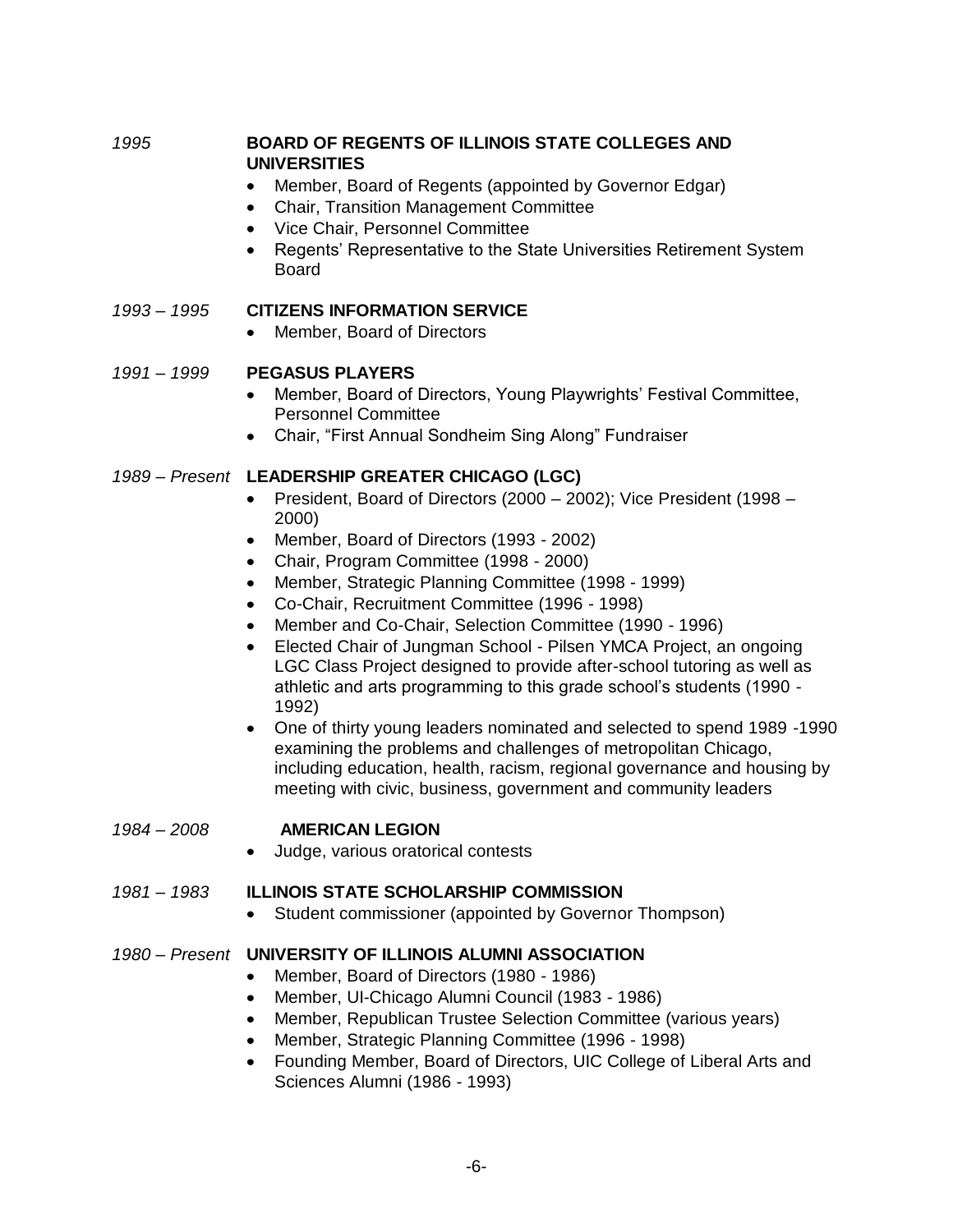#### *1975 – 2005* **PROJECT LEAP** (Legal Elections in All Precincts)

- $\bullet$ Member, Advisory Committee (1996 - 2005)
- Member, Board of Directors (1985 1996)  $\bullet$
- Chair of Development Committee (1990 1992)
- President (1988 1990)
- Secretary (1986 1988)
- Election Judge/Troubleshooter (1975 2005) for national, state and local  $\bullet$ elections

#### *1974 – 1978* **LUTHERAN CHURCH** - Missouri Synod

 $\bullet$ Delegate to national and district conventions

#### **PUBLICATIONS, PRESENTATIONS, AND SPEECHES**

*2010* **UNIVERSITY OF ILLINOIS COLLEGE OF BUSINESS,** Lecturer on professional responsibility, ethics, compliance and related governance topics for undergraduates and graduate students in various College of Business degree programs including the MBA, Executive MBA, and Master of Science in Accountancy programs; for undergraduate, graduate professional, and corporate students in certificate programs; for business and engineering students in the Hoeft Technology & Management program; for Delta Sigma Pi (an undergraduate business fraternity), for University alumni, and for University staff in the department of engineering (Champaign and Chicago, Illinois)

> **ETHICS AND COMPLIANCE OFFICER ASSOCIATION,** Managing Ethics in Organizations course, faculty member and keynote speaker on "Partnership: Keys to a Successful Ethics and Compliance Program" (with Bentley University in Waltham, Massachusetts)

**PRACTISING LAW INSTITUTE,** 2010 Corporate Compliance Institute, presenter, "Program Structure & Partnering: Better, Faster, Stronger Compliance and Ethics Programs‖ (Chicago, Illinois)

**ETHICS AND COMPLIANCE OFFICER ASSOCIATION SPONSORING PARTNER FORUM, roundtable facilitator and presenter on "What"** Companies Want from MBA Graduates and How Higher Education Can Help" and panel participant in role play on corporate investigations (Orlando, Florida)

**CONFERENCE for EFFECTIVE COMPLIANCE SYSTEMS in HIGHER EDUCATION, Annual Conference panel presenter, "Clout Goes to College: A** Review of the University of Illinois Experience" (Dallas, Texas)

**GEORGETOWN UNIVERSITY LAW CENTER,** Corporate Counsel Institute, panel participant, "Ethics Roundtable" (Washington, DC)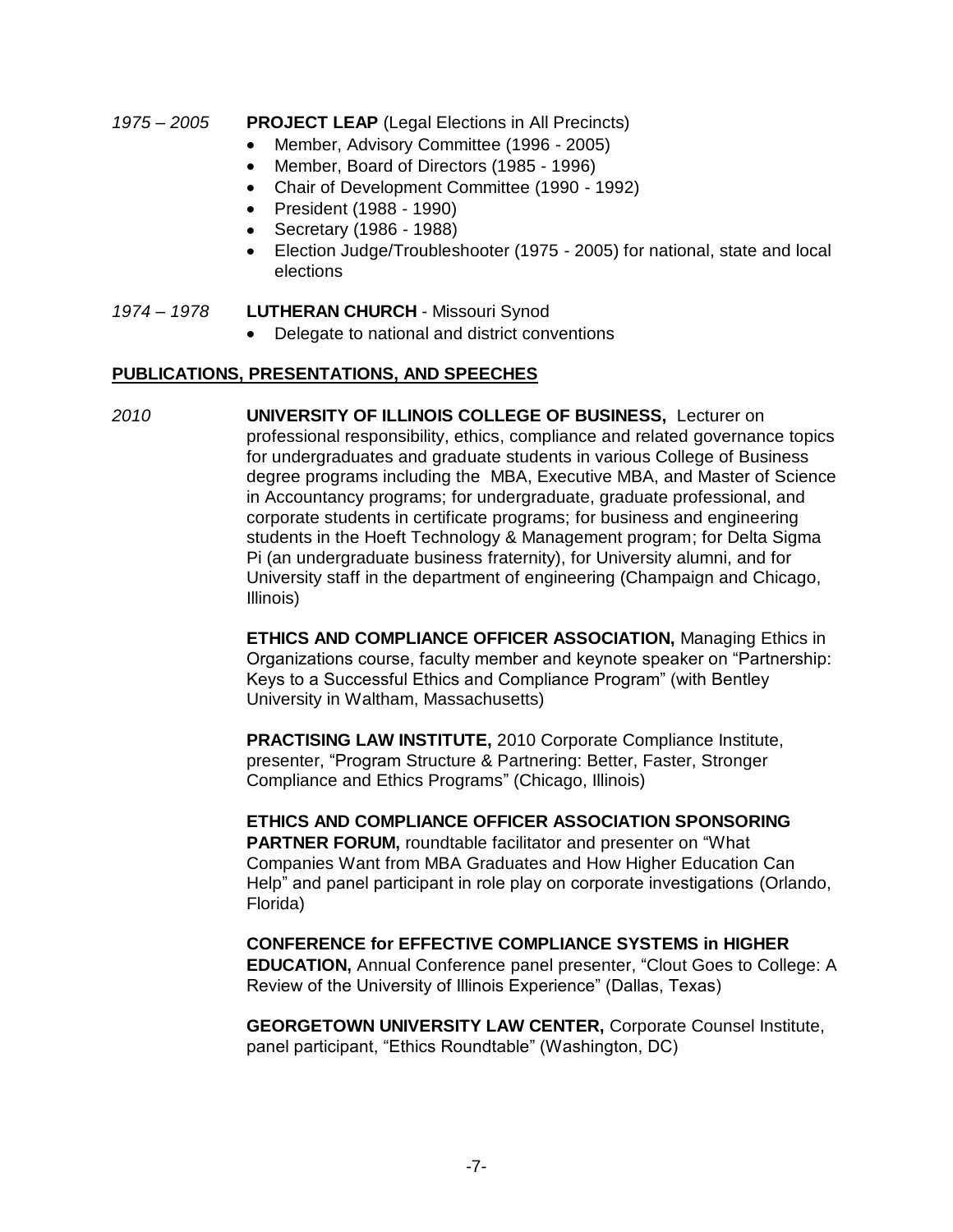**ASSOCIATION for PRACTICAL and PROFESSIONAL ETHICS,** Annual Conference, panel presenter and facilitator, "Clout Goes to College: Review and Commentary on the University of Illinois Experience" (Cincinnati, Ohio)

*2009* **UNIVERSITY OF ILLINOIS COLLEGE OF BUSINESS,** Lecturer on professional responsibility, ethics, compliance and related governance topics for undergraduates and graduate students in various College of Business degree programs including the MBA, Master in Tax, Executive MBA (both for the University of Illinois and the University of Warsaw-University of Illinois joint EMBA program), and Master of Science in Accountancy programs; for undergraduate and graduate professional students in certificate programs; for business and engineering students in the Hoeft Technology & Management program, for University alumni, and for University alumni association and Foundation staff (Champaign and Chicago, Illinois)

> **ILLINOIS CERTIFIED PUBLIC ACCOUNTANCY SOCIETY ANNUAL Not-for-Profit Conference**, plenary presenter on "Professional Responsibility in Notfor-Profits" (Chicago, Illinois)

**ASSOCIATION OF CORPORATE COUNSEL ANNUAL MEETING** panelist for discussion "Exploring Ethical Issues Confronting In-House Counsel" (Boston, Massachusetts)

#### **ETHICS AND COMPLIANCE OFFICER ASSOCIATION ANNUAL**

**CONFERENCE**, presenter and facilitator for Ethical Leadership Symposium "What's Bevond Ethics and Compliance? Creating a New Framework for Professional Responsibility and Individual Accountability" and panel coordinator/presenter on "Corporate Social Responsibility and Sustainability Initiatives‖ (Chicago, Illinois)

**ETHICS AND COMPLIANCE OFFICER ASSOCIATION,** Managing Ethics in Organizations course, faculty member and keynote speaker on "Partnership: Keys to a Successful Ethics and Compliance Program" (with Bentley University in Waltham, Massachusetts)

**PRACTISING LAW INSTITUTE,** 2009 Corporate Compliance Institute, presenter "Lessons Learned as an Ethics and Compliance Professional" (Chicago, Illinois)

**ETHICS AND COMPLIANCE OFFICER ASSOCIATION SPONSORING PARTNER FORUM, presenter and facilitator for "What's Beyond Compliance"** and Ethics? Starting a New Conversation Aimed at Individual Hearts and Minds‖ (Colorado Springs, Colorado)

**ASSOCIATION for PRACTICAL and PROFESSIONAL ETHICS,** Annual Conference, panel presenter and facilitator (Cincinnati, Ohio)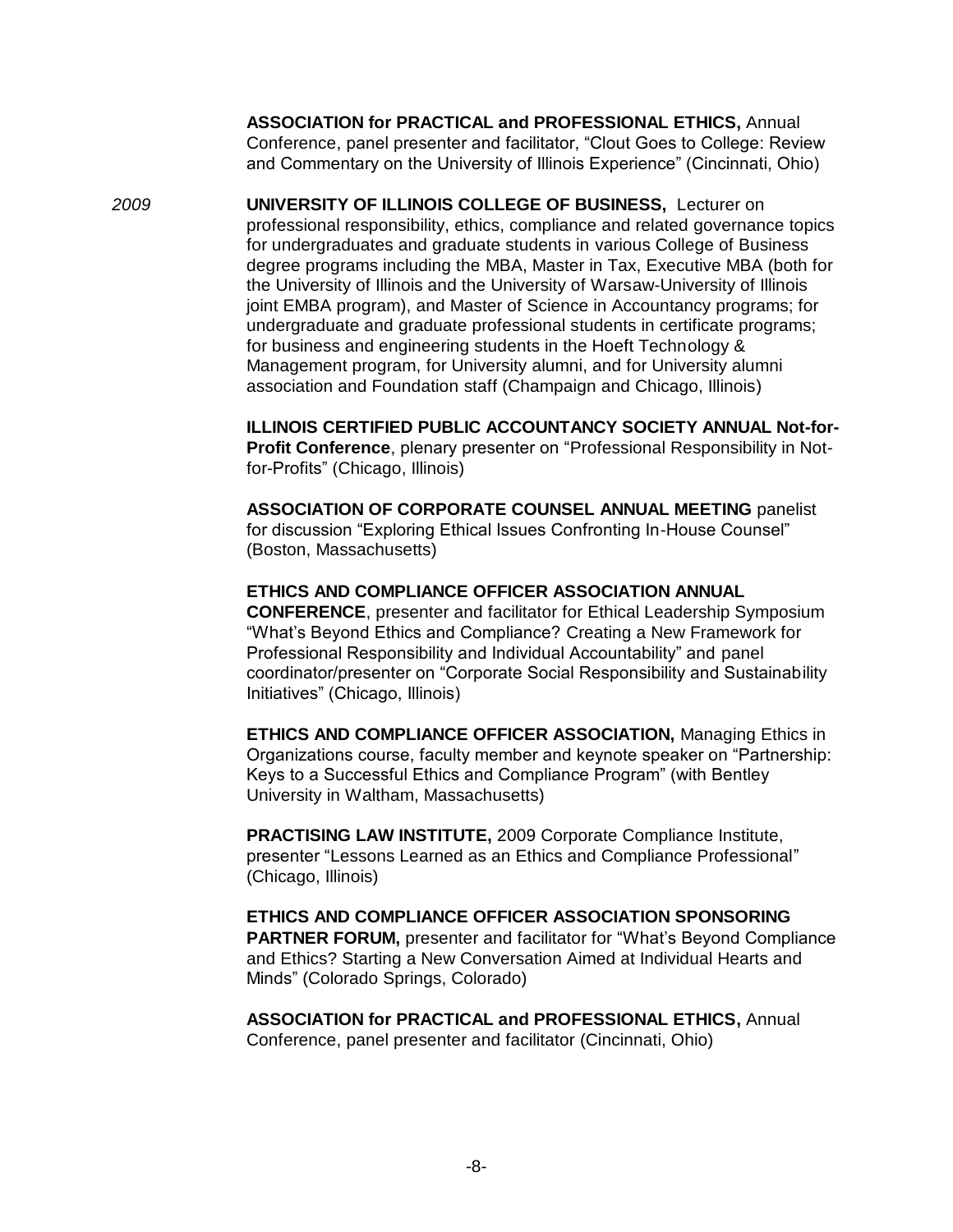**STARFISH AQUATICS CLIENT LEADERSHIP RETREAT,** plenary presenter for several workshop sessions on leadership and professional responsibility (Charleston, South Carolina)

**CITY OF CHICAGO COMPLIANCE STAFF RETREAT, presenter on "What I** learned as an Ethics and Compliance Officer" and other matters of professional responsibility (Chicago, Illinois)

*2008* **UNIVERSITY OF ILLINOIS COLLEGE OF BUSINESS,** Lecturer on professional responsibility, ethics, compliance and related governance topics for undergraduates and graduate students in various College of Business degree programs including the MBA, Master in Tax, Executive MBA (both for the University of Illinois and the University of Warsaw-University of Illinois joint EMBA program); for graduate professional students in certificate programs; for business and engineering students in the Hoeft Technology & Management program, and for University alumni (Champaign and Chicago, Illinois)

> **ETHICS AND COMPLIANCE OFFICER ASSOCIATION ANNUAL CONFERENCE,** panel coordinator/presenter on "When and why do ethical people engage in unethical behavior?" (Orlando, Florida)

**GREATER OMAHA ALLIANCE FOR BUSINESS ETHICS AT CREIGHTON UNIVERSITY,** three presentations on professional responsibility to business leaders, corporate ethics and compliance officers and alliance board and staff (Omaha, Nebraska)

**ETHICS AND COMPLIANCE OFFICER ASSOCIATION,** Managing Ethics in Organizations course, faculty member and keynote speaker on "Partnership: Keys to a Successful Ethics and Compliance Program‖ (with Bentley College in Waltham, Massachusetts)

**PRACTISING LAW INSTITUTE,** 2008 Corporate Compliance Institute, presenter on "Compliance Officer Case Studies: Real World Hypothetical Scenarios" (Chicago, Illinois)

**BLUE CROSS BLUE SHIELD ANNUAL COMPLIANCE OFFICER TRAINING CONFERENCE**, plenary presenter on professional responsibility (Washington, DC)

**SOCIETY FOR CORPORATE COMPLIANCE AND ETHICS REGIONAL COMPLIANCE CONFERENCE, plenary speaker on "Professional** Responsibility: The Next Big Thing" (Chicago, Illinois)

**ILLINOIS CPA SOCIETY ANNUAL EDUCATION SUMMIT**, panel presenter on "Professional Responsibility: An Educational Imperative" (Chicago, Illinois)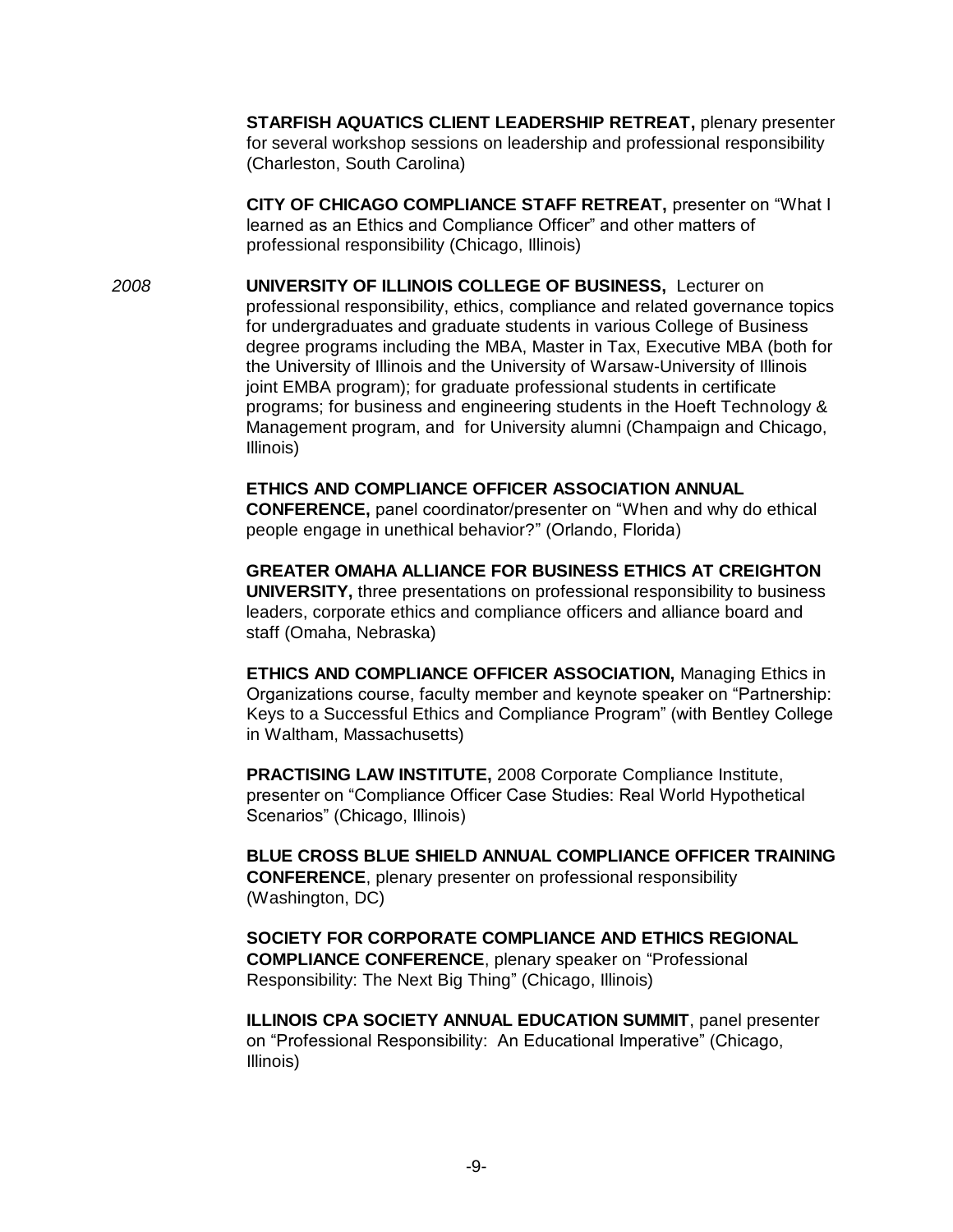**AIR & WATER MANAGEMENT ASSOCIATION-LAKE MICHIGAN STATES SECTION, WASTE CONFERENCE, panel presentation "Sustainability: An** Element of Professional Responsibility" (Chicago, Illinois)

**ALEXIAN BROTHERS HOSPITAL NETWORK LEADERSHIP RETREAT,**  plenary speaker on **"**Professional Responsibility: The Next Big Thing for Values-Based Leaders‖ (Schaumburg, Illinois)

**STRYKER MEDICAL GLOBAL COMPLIANCE OFFICERS MEETING,**  plenary speaker, "Lessons From Others: What I Learned As An Ethics and Compliance Officer" (Dallas, Texas)

**ETHICS AND COMPLIANCE OFFICER ASSOCIATION SPONSORING PARTNER FORUM,** panel presenter (Phoenix, Arizona)

*2007* **DOMINICAN UNIVERSITY, BRENNAN SCHOOL OF BUSINESS,** universitywide lecture on "Business Ethics: No Longer an Oxymoron" (River Forest, Illinois - scheduled for October, 2007)

> **ETHICS AND COMPLIANCE OFFICER ASSOCIATION ANNUAL CONFERENCE,** presenter on "Initiating an Enterprise-wide Policy and Procedure Program" and panel coordinator/presenter on "Corporate Social Responsibility and Sustainability Initiatives" (Los Angeles, California)

**CORPORATE RESPONSIBILITY OFFICER CONFERENCE,** panel participant on "Corporate Responsibility Practitioner Perspectives" (Chicago, Illinois)

**SOCIETY OF CORPORATE COMPLIANCE AND ETHICS ANNUAL CONFERENCE,** presenter on ―Empowering Chief Compliance Officers‖ (New Orleans, Louisiana)

**LAKE FOREST GRADUATE SCHOOL OF MANAGEMENT,** class lecture on "A Culture of Ethics and Compliance': What Does It Look Like?" (Lake Forest, Illinois)

**ETHICS AND COMPLIANCE OFFICER ASSOCIATION,** Managing Ethics in Organizations course, faculty member and keynote speaker on "Partnership: Keys to a Successful Ethics and Compliance Program‖ (with Bentley College in Waltham, Massachusetts)

**PRACTISING LAW INSTITUTE,** 2007 Corporate Compliance Institute, presenter on "Compliance Officer Case Studies: Real World Hypothetical Scenarios" (Chicago, Illinois)

### **ETHICS AND COMPLIANCE OFFICER ASSOCIATION SPONSORING**

**PARTNER FORUM, panel presenter on "Conducting Investigations in India"** (Ft. Lauderdale, Florida)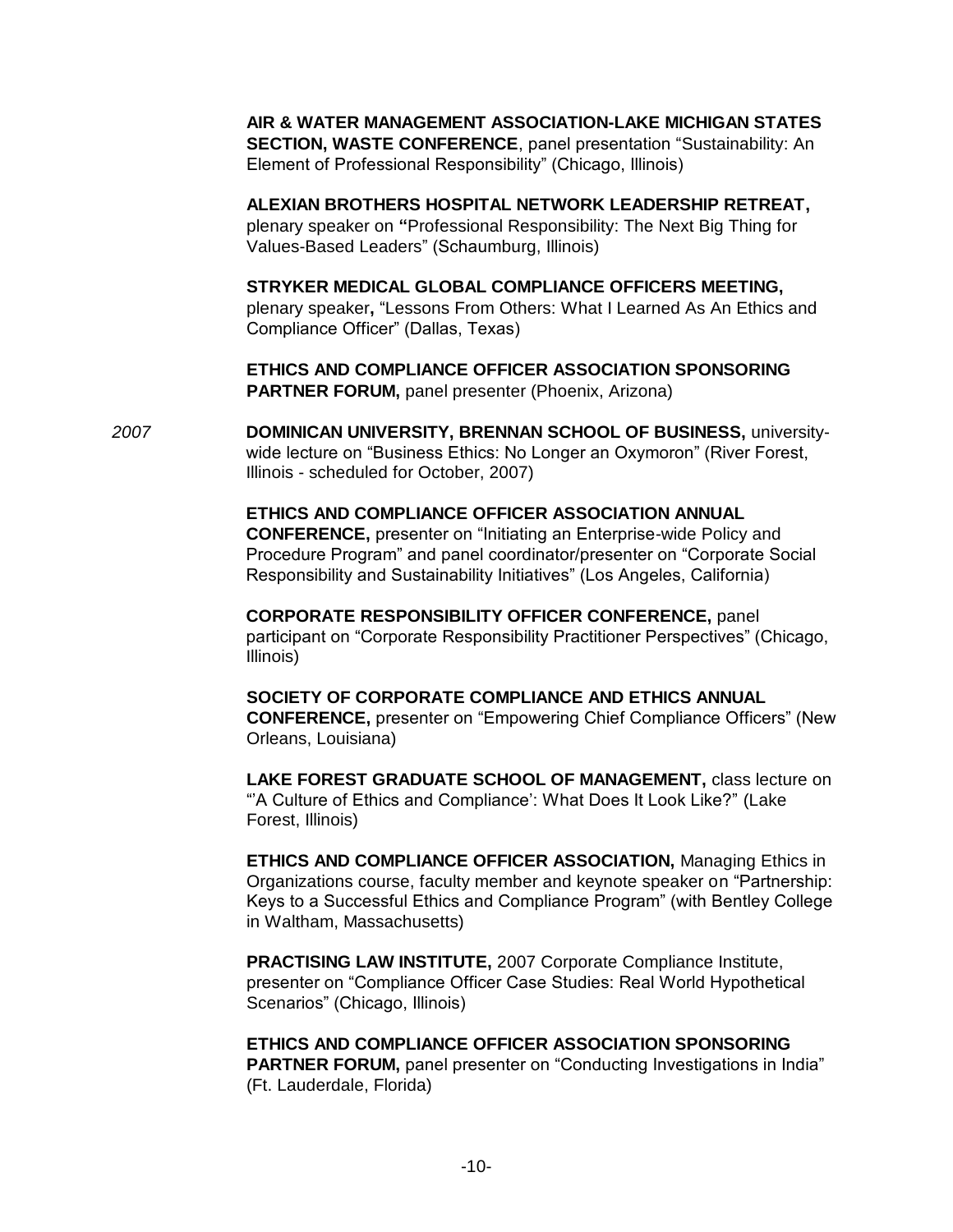**GEORGETOWN UNIVERSITY LAW CENTER,** Corporate Counsel Institute, panel participant, "Ethics Roundtable" (Washington, DC)

**CONFERENCE BOARD COUNCIL ON GLOBAL BUSINESS CONDUCT,**  presenter on "Ethics and Compliance as a Competitive Advantage" (Dallas, Texas)

**NORTHWESTERN UNIVERSITY LAW SCHOOL, speaker at "Practical** Issues" class on "Compliance and Ethics Perspectives" (Chicago, Illinois)

**DOMINICAN UNIVERSITY, BRENNAN SCHOOL OF BUSINESS,** class lecture on "Ethics and Compliance at Baxter International Inc." (River Forest, Illinois)

*2006* **U.S. DEPARTMENT OF COMMERCE,** Good Governance Train-the Trainer faculty lecture on "Corporate Ethics and Compliance Programs" for Latin American participants (Washington, DC)

> **ASSOCIATION TO ADVANCE COLLEGIATE SCHOOLS OF BUSINESS INTERNATIONAL,** Mid-Continent East meeting of Deans, panel presenter on ―Corporate Social Responsibility‖ (Chicago, Illinois)

> **LAKE FOREST GRADUATE SCHOOL OF MANAGEMENT,** class lecture on ―Ethics and Compliance in Corporations‖ (Lake Forest, Illinois)

> **ETHICS AND COMPLIANCE OFFICER ASSOCIATION,** Managing Ethics in Organizations course, faculty member and keynote speaker on "Partnership: Keys to a Successful Business Practices Program" (with Bentley College in Waltham, Massachusetts)

**PRACTISING LAW INSTITUTE,** 2006 Corporate Compliance Institute, presenter on ―Compliance Officer Case Studies: Real World Hypothetical Scenarios" (Chicago, Illinois)

**NORTHWESTERN UNIVERSITY LAW SCHOOL, speaker at "Practical"** Issues" class on "Business Practice/Compliance and Ethics Perspectives" (Chicago, Illinois)

**ETHICS AND COMPLIANCE OFFICER ASSOCIATION,** European Business Ethics and Compliance Conference, speaker on "Corporate Social Responsibility: The Role of the Ethics and Compliance Officer" (London, England)

*2005* **ETHICS OFFICER ASSOCIATION**, Managing Ethics in Organizations course, faculty member and keynote speaker on "Partnership: Keys to a Successful Business Practices Program" (with Bentley College in Waltham, Massachusetts) (June and November)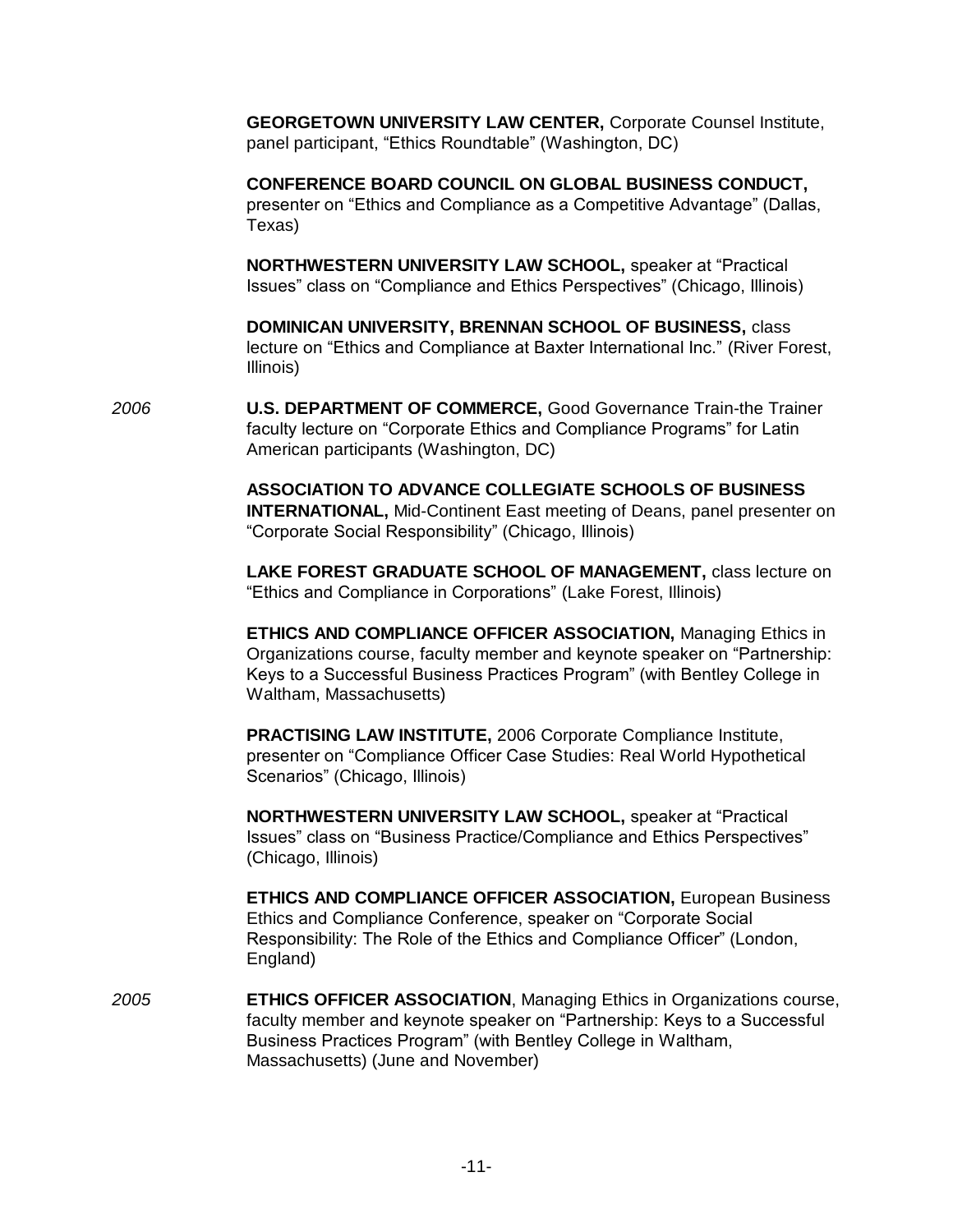**SOCIETY OF HUMAN RESOURCES PROFESSIONALS,** panel participant and presenter on the revised Federal Sentencing Guidelines and ethics/compliance programs (Chicago, Illinois)

**ETHICS OFFICER ASSOCIATION ANNUAL CONFERENCE,** panel participant on "The Role of Top Management Under the Revised Federal Sentencing Guidelines" and panel participant on "Behind Closed Doors: A Confidential Conversation with Senior Ethics and Compliance Officers" (San Antonio, Texas)

**ASSOCIATION OF CORPORATE COUNSEL ANNUAL MEETING,** panel participant on "Conducting Internal Investigations" (Washington, DC)

**LAKE FOREST GRADUATE SCHOOL OF MANAGEMENT,** class lecture on ―Business Practices at Baxter‖ (Lake Forest, Illinois)

**EUROPEAN BUSINESS ETHICS NETWORK/ETHICS OFFICER ASSOCIATION** *"***SHARING IDEAS & BEST PRACTICES IN BUSINESS ETHICS***"* **CONFERENCE,** keynote panel participant and presenter on "Building Effective Ethics and Compliance Programs" (London, England)

**DOMINICAN UNIVERSITY, BRENNAN SCHOOL OF BUSINESS,** presenter on "The Business Practice Program at Baxter International Inc." (River Forest, Illinois)

**UNIVERSITY OF CHICAGO GRADUATE SCHOOL OF BUSINESS ALUMNI**  ASSOCIATION, facilitator for five member panel discussion on "Ethics and Business" featuring two professors, a board member, and a representative of civil society (Chicago, Illinois)

**TEXAS GENERAL COUNSEL FORUM**, panel participant and presenter, ―Sharing Ideas and Best Practices in Business Ethics‖ (San Antonio, Texas)

**NORTHWESTERN UNIVERSITY LAW SCHOOL, speaker at "Practical** Issues" class on "Business Practice/Compliance and Ethics Perspectives" (Chicago, Illinois)

*2004* **ASSOCIATION OF CORPORATE COUNSEL ANNUAL MEETING,** three presentations on two topics, on-line compliance training and internal investigations (Chicago, Illinois)

> **CHICAGO-KENT COLLEGE OF LAW, INSTITUTE FOR LAW AND THE WORKPLACE MEMBERS' CONFERENCE, "Manufacturing,** Competitiveness, the Workplace and the Law," panel participant, "Is the Drive for Competitiveness Affecting the Law?‖ (Chicago, Illinois)

> **ETHICS OFFICER ASSOCIATION**, Managing Ethics in Organizations course, faculty member and keynote speaker on "Partnership: Keys to a Successful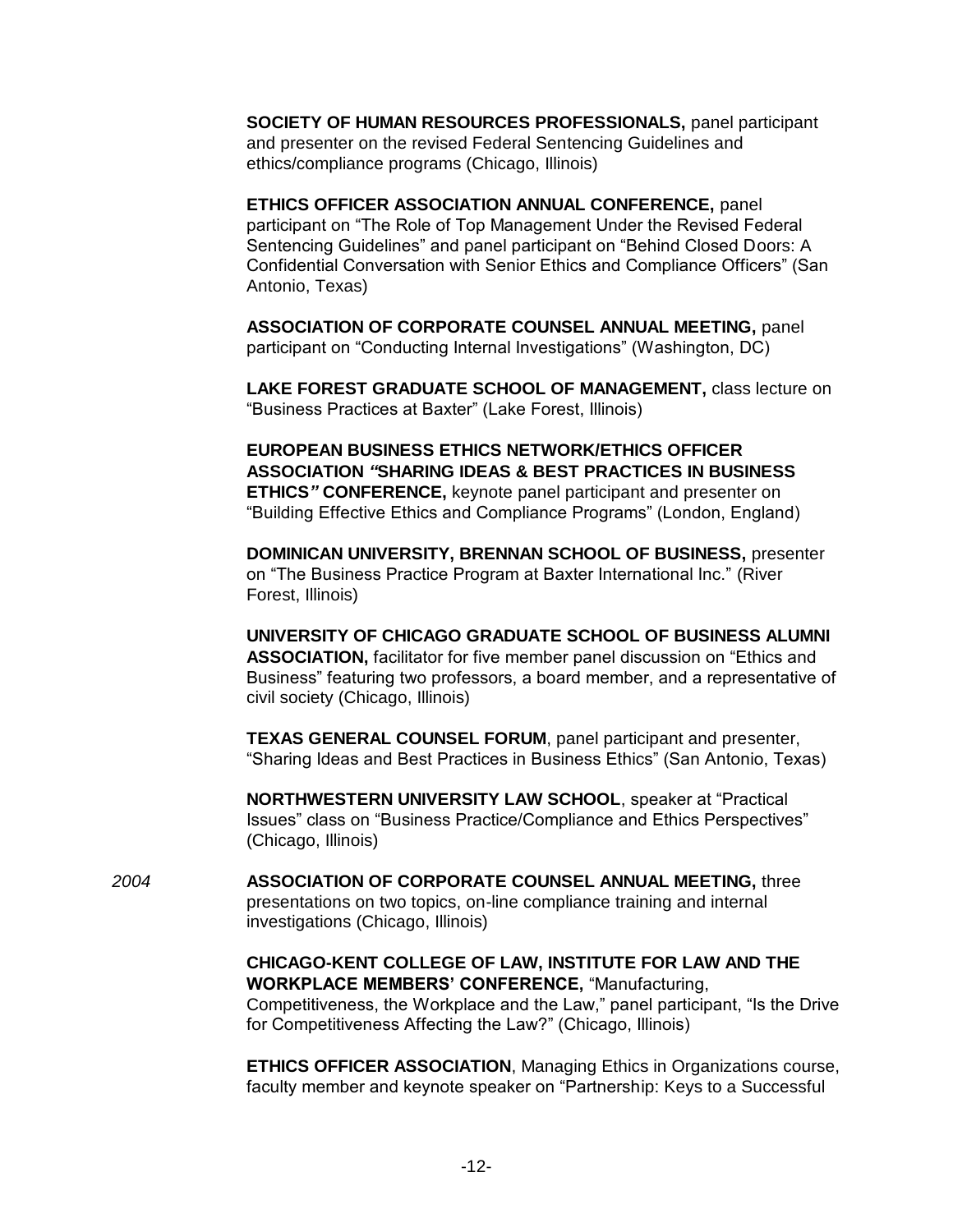Business Practices Program" (with Bentley College in Waltham, Massachusetts)

**PRACTISING LAW INSTITUTE, CORPORATE COMPLIANCE INSTITUTE,**  panel participant, "Real World' Compliance Challenges" (Chicago, Illinois)

**MANUFACTURERS ALLIANCE/MAPI ETHICS AND COMPLIANCE COUNCIL,** presenter on "Sustainable Development" (Rosemont, Illinois)

**NORTHWESTERN UNIVERSITY LAW SCHOOL, speaker at "Practical"** Issues" class on "Business Practice/Compliance and Ethics Perspectives" (Chicago, Illinois)

**WORLD RESOURCES INSTITUTE SUMMIT, panel participant, "Bringing"** Sustainability and CSR to Life Through People" (Washington, DC)

**GEORGETOWN UNIVERSITY LAW CENTER,** Corporate Counsel Institute, panel participant, "Ethics Roundtable" (Washington, DC)

**EUROPEAN BUSINESS ETHICS NETWORK/ETHICS OFFICER ASSOCIATION** *"***SHARING IDEAS & BEST PRACTICES IN BUSINESS ETHICS**" **CONFERENCE**, panel participant on "Corporate Practices, Programs, and Processes" (Paris, France)

*2003* **AMERICAN CORPORATE COUNSEL ASSOCIATION,** panel member, ―Establishing Compliance Programs‖ (Chicago, Illinois)

> **UNIVERSITY OF ILLINOIS AT CHICAGO TECH DAY 2003**, panel member, ―Genomics and the Law‖ (Chicago, Illinois)

> **UNIVERSITY OF ILLINOIS AT CHICAGO INTEGRITAS INSTITUTE**, guest speaker, "The Business of Bioethics and Stem Cell Research" (Chicago, Illinois)

**NORTHWESTERN UNIVERSITY LAW SCHOOL, speaker at "Practical** Issues" class on "Business Practice/Compliance and Ethics Perspectives" (Chicago, Illinois)

**CONFERENCE BOARD OF CANADA, co-presenter on "Building Trust with** and Through Your Suppliers" (Ottawa, Ontario)

**ETHICS OFFICER ASSOCIATION SPONSORING PARTNER FORUM,** panel member, "The Whole World is Watching: Global Reporting and Transparency‖ (San Diego, California)

**LOYOLA UNIVERSITY**, presentation to International Business Ethics class (Professor John Boatright), "Global Ethics Program at Baxter; Steps Towards a Global ISO Code of Conduct" (Chicago, Illinois)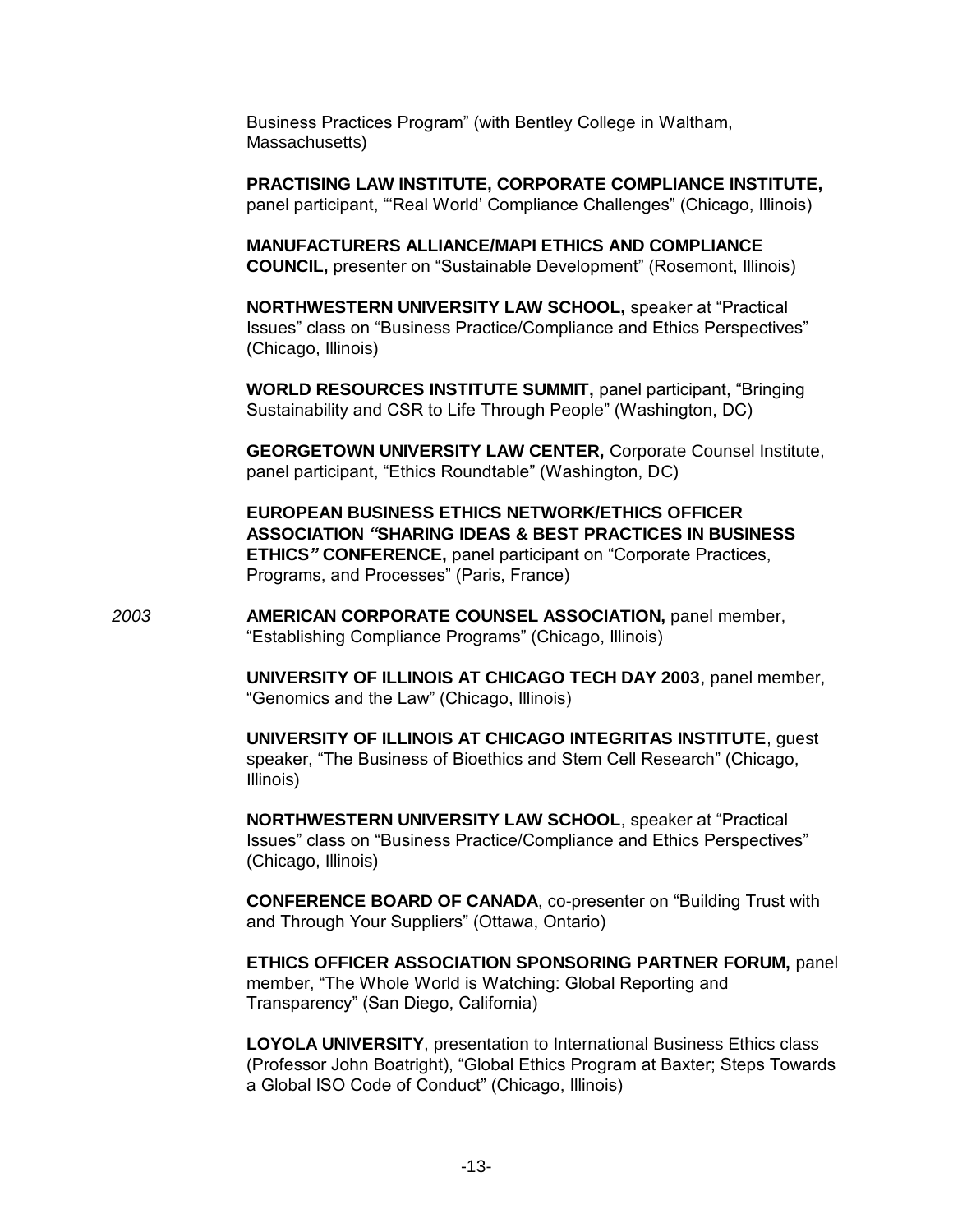**NAVIGANT CONSULTING**, "Legal Roundtable on Ethics," co-presenter (Chicago and Rosemont, Illinois)

**THE CONFERENCE BOARD**, 2003 Business Ethics Conference, guest speaker on "Building Trust With and Through Your Suppliers" (New York, New York)

**ETHICS OFFICER ASSOCIATION**, Managing Ethics in Organizations course, faculty member and keynote speaker on "Partnership: Keys to a Successful Business Practices Program" (with Bentley College in Waltham, Massachusetts)

**ETHICAL CORPORATION USA 2003 CONFERENCE, panel member, "Why"** Report on Your Company's Social and Environmental Performance and Best Practice Tips on How to Do it Right" (Washington, DC)

**2002 ACCA DOCKET (Volume 20 Number 10), article "Code Blue, Code Blue:** Breathing Life into Your Company's Code of Conduct" (with David J. Simon)

> **NORTHWESTERN UNIVERSITY LAW SCHOOL**, guest speaker at class on "Practical Issues—A Business Practice and Ethics Perspective" (Chicago, Illinois)

> **NORTHWESTERN UNIVERSITY/KELLOGG SCHOOL OF MANAGEMENT**, Innovating Social Change Conference 2002: Leadership Tools for a Better Tomorrow, panel member on "Socially Responsible Business: Transforming Corporate America‖ (Evanston, Illinois)

**ETHICS OFFICER ASSOCIATION & U.S. SENTENCING COMMISSION**, forum on Shaping Tomorrow's Debate: Ethics, Compliance and the Organizational Sentencing Guidelines, panel member on "Effective Programs—Challenges Remain" (Minneapolis, Minnesota)

**TESTIMONY** presented and submitted to the U.S. Sentencing Commission's Ad Hoc Advisory Committee on proposed revisions to the Federal Sentencing Guidelines for Organizations

**SOCIETY FOR BUSINESS ETHICS**, conference speaker on "Raising the Bar Through Sustainability" (Denver, Colorado)

**PRACTISING LAW INSTITUTE, 31<sup>st</sup> Annual Institute on Employment Law,** conference speaker on "Ethics" (Chicago, Illinois)

**CORPORATE COUNSEL INSTITUTE**, panel member on "Legal Ethics" at Northwestern University (Chicago, Illinois)

**ETHICS OFFICER ASSOCIATION ANNUAL CONFERENCE,** speaker at conference on "Business Practices and Corporate Sustainability" and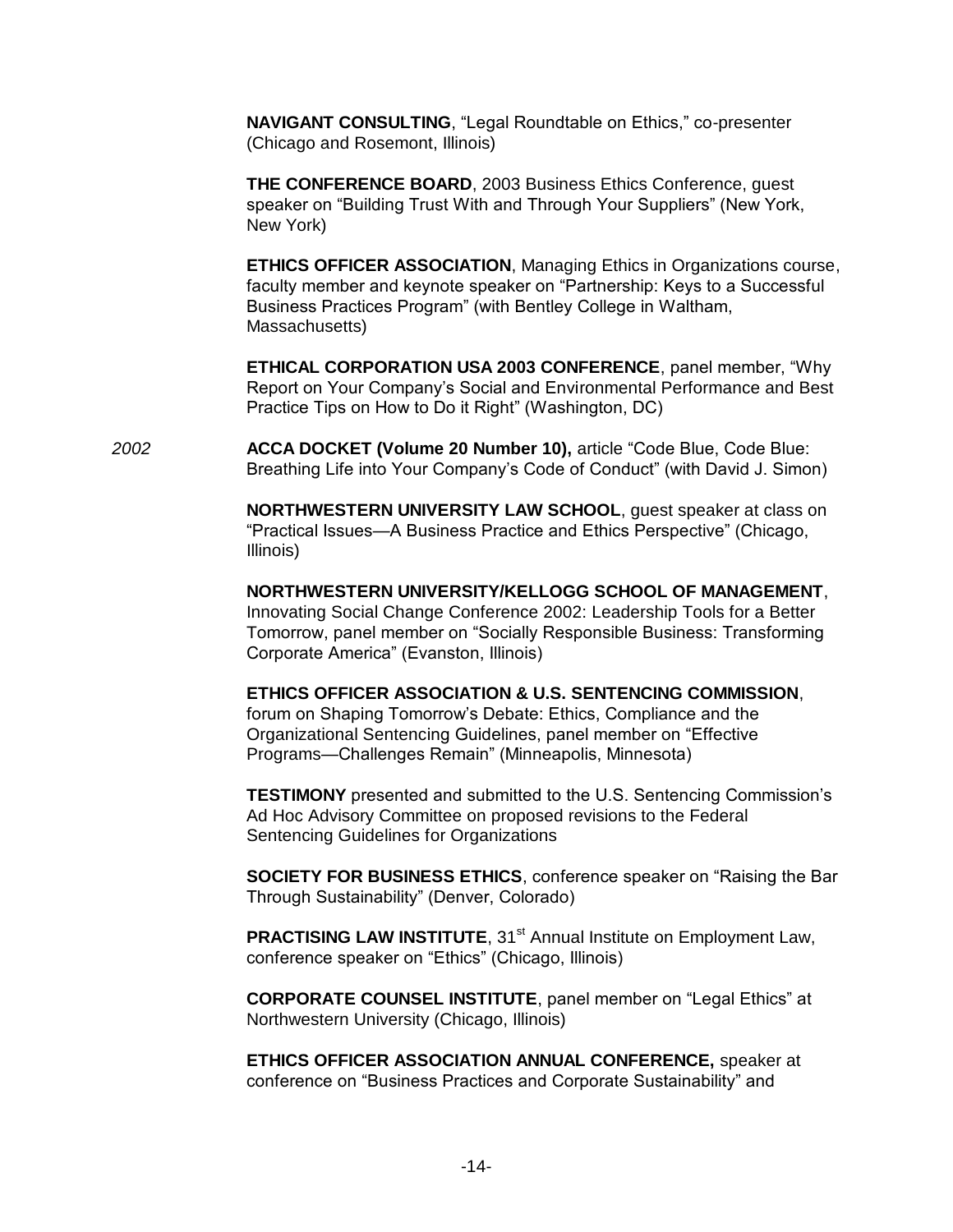"Baxter's Global Business Practices: An Overview and a View from Japan" (Boston, Massachusetts)

LAKE COUNTY CHAMBER OF COMMERCE, speaker on "Business Practices and Ethics at Baxter" (Deerfield, Illinois)

**ATLANTA COMPLIANCE AND ETHICS ROUNDTABLE**, presenter on ―Sustainability Reports at Baxter: A Process Overview‖ (Atlanta, Georgia)

*2001* **THE ASSOCIATION OF CHARTERED CERTIFIED ACCOUNTANTS (ACCA),** keynote speaker at Conference on Environmental Reporting and Corporate Governance (New Delhi, India)

> **NORTHWESTERN UNIVERSITY, MASTER OF ENGINEERING MANAGEMENT PROGRAM, speaker at two classes on "Managing Corporate"** America: A Peek From Within" and "Managing in Corporate America: Elusions, Delusions, Conclusions‖ (Evanston, Illinois)

**NORTHWESTERN UNIVERSITY LAW SCHOOL,** speaker at classes on "Legal Ethics" and "Practical Issues" (Chicago, Illinois)

**ETHICS OFFICER ASSOCIATION SPONSORING PARTNER FORUM,**  speaker and panel discussion participant, "The ISO Business Conduct Management System Standard—A Proposal" (Naples, Florida)

CONFERENCE BOARD OF CANADA, 2<sup>nd</sup> Annual Corporate Social Responsibility Week: Integrating and Advancing Environment, Ethics and Community Investment, keynote speaker at "Business Ethics 2001: Conducting Business in a Global Marketplace‖ (Toronto, Canada)

**AMERICAN LAW INSTITUTE-AMERICAN BAR ASSOCIATION** (ALI-ABA), panel participant, satellite TV broadcast, "Ethics 2001" (Washington, DC)

**ETHICS OFFICER ASSOCIATION ANNUAL CONFERENCE**, speaker, ―Doing Business in China‖ (Nashville, Tennessee)

**PRACTISING LAW INSTITUTE ON EMPLOYMENT LAW (30<sup>th</sup> Annual** Institute), panel member, "Significant Issues" (Chicago, Illinois)

**BUSINESS FOR SOCIAL RESPONSIBILITY**, Annual Conference, presenter, "Creating Your Company's Code of Bioethics: The Why and How" (Seattle, Washington)

**BUSINESS FOR SOCIAL RESPONSIBILITY**, "Newsmakers" teleconference on "Bioethics: One Company's Policy"

*2000* **ETHICS OFFICER ASSOCIATION ANNUAL CONFERENCE,** speaker and panel presentation facilitator on "The Development of a Bioethics Policy" (Chicago, Illinois)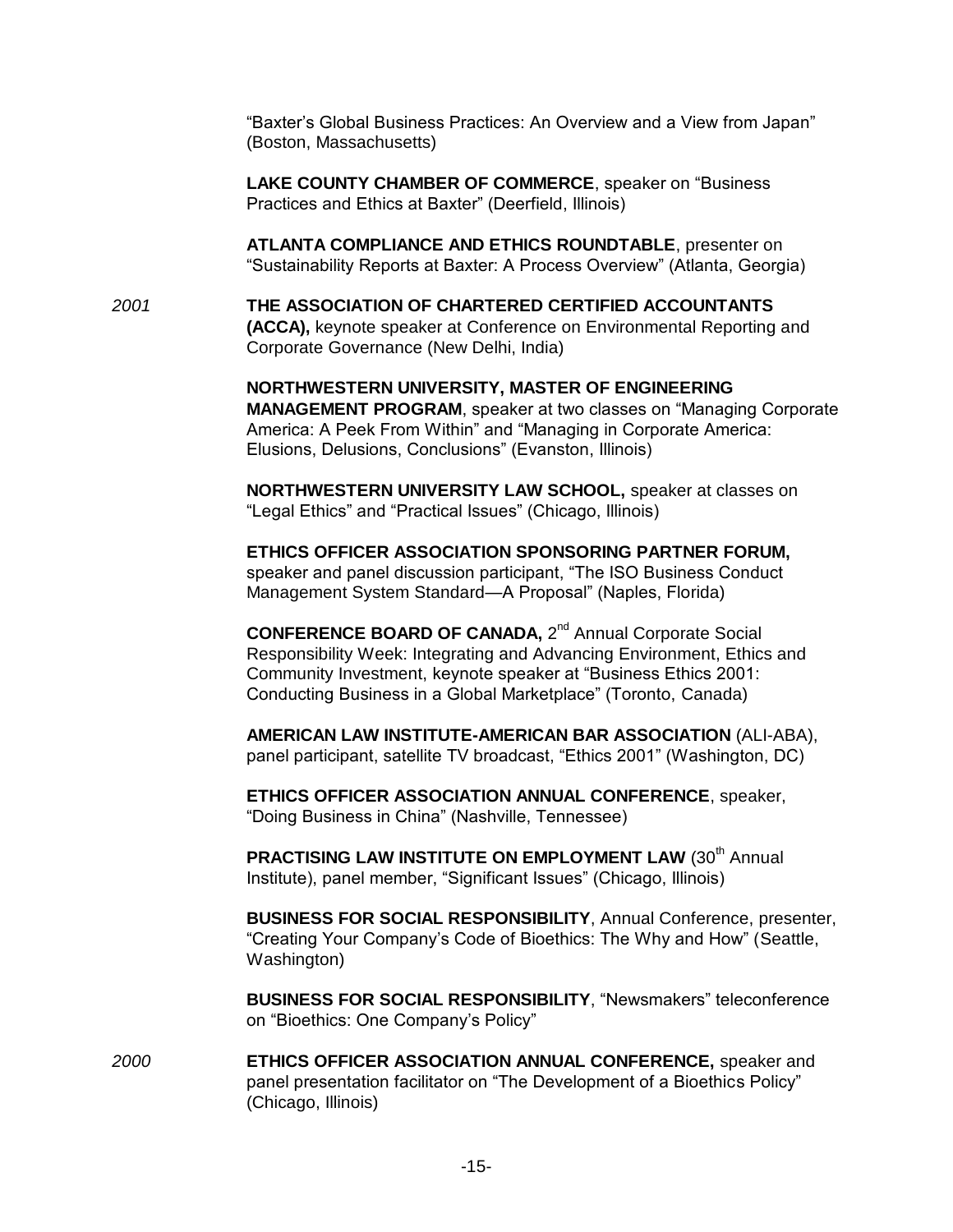**PRACTISING LAW INSTITUTE, 29<sup>th</sup> Annual Institute on Employment Law,** panel participant on "Significant Issues" (Chicago, Illinois)

**PUBLIC RELATIONS SOCIETY WORLD CONGRESS**, panel participant, ―Transparency and Global Corruption: Our Role‖ (Chicago, Illinois)

**NORTHWESTERN CORPORATE COUNSEL INSTITUTE**, panel participant, "Ethical Issues" raised by a fact pattern written by Judge Zagel (Chicago, Illinois)

**AMERICAN BAR ASSOCIATION,** mid-winter meeting of the Committee on Employee Rights and Responsibilities, moderator and panel participant on ―Ethical Issues Involving In-House Counsel‖ (San Diego, California)

**ETHICS OFFICER ASSOCIATION SPONSORING PARTNER FORUM,**  speaker and panel participant on "How Can Ethics Be Built into Compensation and Performance Evaluations?‖ (Phoenix, Arizona)

*1999* **AMERICAN BAR ASSOCIATION,** mid-winter meeting of the Committee on Employee Rights and Responsibilities, coordinator of "Ethics and Experts" presentation (Stuart, Florida)

> **GEORGETOWN UNIVERSITY,** Employment Law and Litigation Update, panel participant, "Selected Ethical Issues Applied to Employment Litigation" (Washington, DC)

> **SOUTHWESTERN LEGAL FOUNDATION,** Symposium on Private Investments Abroad, coordinator of and speaker for panel presentation on ―Dealing with Conflicting Legal and Ethical Requirements in the Multinational Environment‖ (Dallas, Texas)

**AMERICAN CORPORATE COUNSEL ASSOCIATION,** presentation on ―Ethics and Compliance: One Company's Experience‖ (Chicago, Illinois)

**THUNDERBIRD INTERNATIONAL BUSINESS REVIEW (Volume 41, Number 3)** commentary, "International Business Standards: The Competitive Imperative" (with Vernon R. Loucks, Jr.)

**ETHICS OFFICER ASSOCIATION ANNUAL CONFERENCE,** panel participant on "Ethics Officers and Social Accountability" and co-leader of workshop, "Conducting An Effective Internal Investigation" (Washington, DC)

**PRACTISING LAW INSTITUTE, 28<sup>th</sup> Annual Institute on Employment Law,** panel participant on "Significant Issues" and "Preventive Law" (Chicago, Illinois)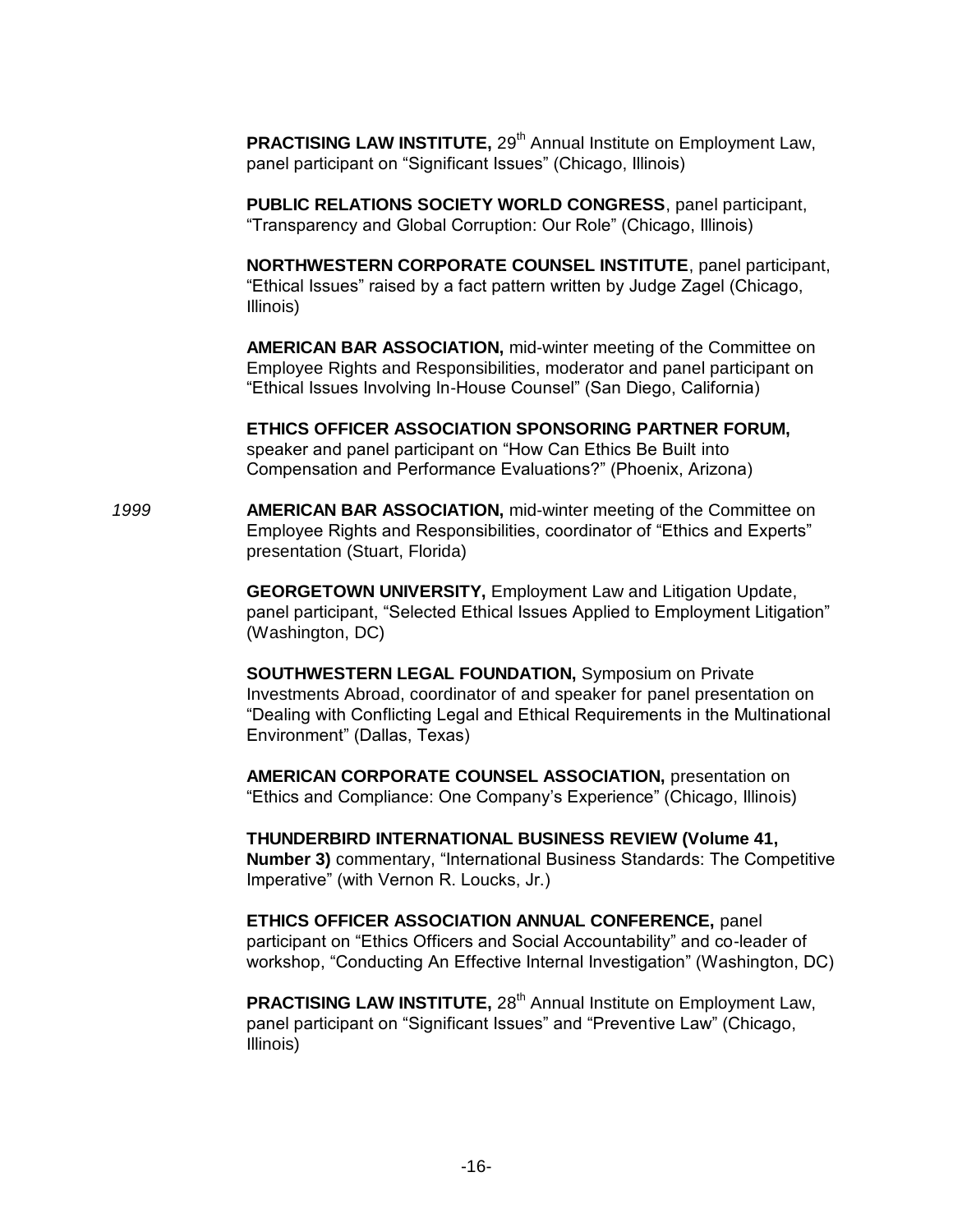*1998* **DEPAUL UNIVERSITY INSTITUTE ON BUSINESS AND PROFESSIONAL ETHICS/VINCENTIAN UNIVERSITIES FIFTH ANNUAL INTERNATIONAL CONFERENCE PROMOTING BUSINESS ETHICS, speaker on "OECD Anti-**Bribery Convention and its Implementation" (Chicago, Illinois)

> **ETHICS OFFICER ASSOCIATION,** Regional Meeting with U.S. Sentencing Commission, panel participant on "Shaping Tomorrow's Debate-Ethics, Compliance, and the Organizational Sentencing Guidelines" (Hoffman Estates, Illinois)

> **CONFERENCE BOARD ADVISORY COUNCIL ON HUMAN RESOURCES MANAGEMENT, presentation on "Elements of an Effective Global Business"** Practice Program" (Chicago, Illinois)

**SOUTHWESTERN LEGAL FOUNDATION,** Symposium on Private Investments Abroad, presentation on "The Possible Effects of the OECD" Anti-Bribery Convention on Multinational Corporations" (Dallas, Texas)

**SEYFARTH, SHAW, FAIRWEATHER & GERALDSON,** seminar on ―Investigating and Litigating Alleged Ethics Breaches: Implications for Corporate Counsel, Human Resources, and Ethics Officers" presentation on ―Designing and Implementing an Ethics Program‖ (Atlanta, Georgia)

**CONFERENCE BOARD OF CANADA CORPORATE RESPONSIBILITY AND ETHICS COUNCIL, presentation on "Training for a Decentralized Global** Ethics Program" (Toronto, Canada)

**CONFERENCE BOARD OF CANADA, "Globalizing Ethics and Business** Codes of Conduct Conference: Strategic Implications and Best Practices," conference speaker on "Developing a Decentralized Global Ethics Program: An Innovative Model" (Toronto, Canada)

**UNIVERSITY OF CHICAGO LAW SCHOOL,** seminar speaker on "Opportunities for Pro Bono Work While Working in a Large Law Firm" (Chicago, Illinois)

**AMERICAN BAR ASSOCIATION,** mid-winter meeting of the Committee on Employee Rights and Responsibilities, panel discussion moderator on ―Ethical Considerations in Litigating a Motion in Limine: Reflections on a Case Study" and speaker on "Settlements from Corporate Point of View" (Tucson, Arizona)

#### **NORTHERN INSTITUTE OF INTEGRATED LEARNING AND**

**MANAGEMENT, presentation to 150 business students on "One Multinational** Corporation's Experience with Business Practices" (New Delhi, India)

**CONFERENCE BOARD WORKING GROUP ON GLOBAL BUSINESS PRINCIPLES, presentation on "Baxter's Global Business Practices Program"**